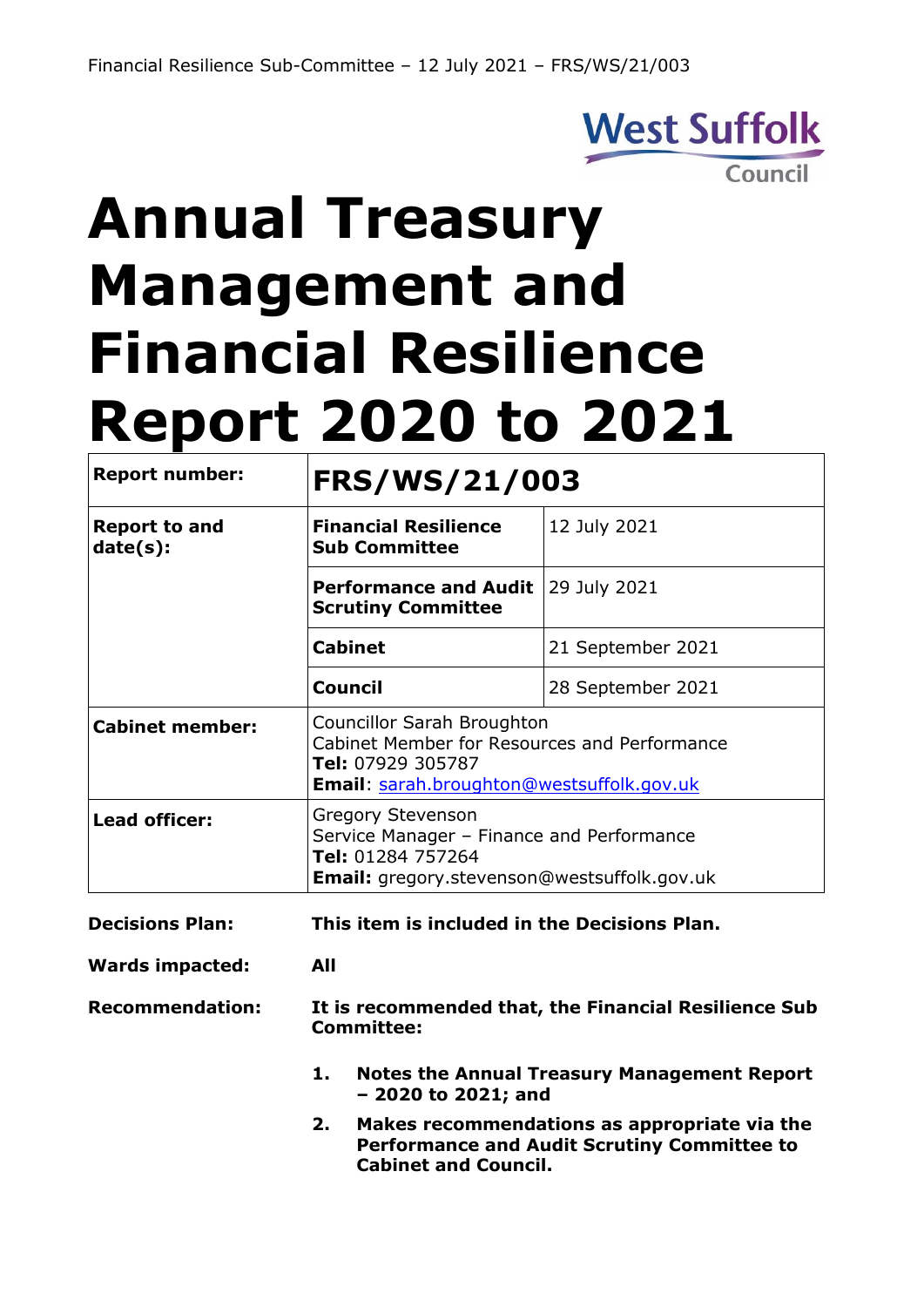#### **1. Treasury Management and Financial Resilience Annual Report – 2020 to 2021**

1.1 The report is part of the Councils' management and governance arrangements for Treasury Management activities under the CIPFA Code of Practice on Treasury Management. It provides a comprehensive assessment of treasury activities from 1 April 2020 to 31 March 2021. There is an analysis of our Financial Resilience position at March 2020 as reported by CIPFA in **Appendix A** – CIPFA Financial Resilience.

#### **Interest Earned from Treasury Investments during the year**

- 1.2 The 2020 to 2021 Annual Treasury Management and Investment Strategy Statements (report CAB/WS/20/005 approved 25 February 2020) sets out the Council's projections for the current financial year. The budget for investment income of 2020 to 2021 is £131,000 which is based on a 0.65 per cent target average rate of return on investments.
- 1.3 At the end of March 2021 interest actually earned during the financial year amounted to £96,767 (average rate of return of 0.354 per cent) against a budget for the year of £131,000 (average rate of return 0.65 per cent); a budgetary deficit of £34,233. The deficit relates to continued low interest rates as a result of the COVID-19 pandemic which started in mid-March. The deficit formed part of the financial outturn report received at PASC on 27 May 2021, report no PAS/WS/21/008.
- 1.4 The table below summaries the interest earned and the average rate of return achieved for the financial year.

| <b>Interest Earned and Average Rate of Return Summary</b> |                                              |                                                    |                                             |  |  |  |  |
|-----------------------------------------------------------|----------------------------------------------|----------------------------------------------------|---------------------------------------------|--|--|--|--|
| <b>Investment Category</b>                                | Total<br><b>Average</b><br><b>Investment</b> | <b>Average</b><br><b>Rate of</b><br>Return $(\% )$ | <b>Interest</b><br><b>Earned in</b><br>vear |  |  |  |  |
| <b>Temporary Investments</b><br>(Term Deposits)           |                                              |                                                    |                                             |  |  |  |  |
| Lloyds 95 Day Account                                     | 2,425,581                                    | 0.108%                                             | 6,314.33                                    |  |  |  |  |
| Santander 365 Day Account                                 | 8,000,000                                    | 0.789%                                             | 63,134.24                                   |  |  |  |  |
| Santander 180 Day Account                                 | 1,000,000                                    | 0.632%                                             | 6,159.73                                    |  |  |  |  |
| Santander 95 Day Account                                  | 500,000                                      | 0.497%                                             | 2,486.98                                    |  |  |  |  |
| Lloyds Treasury Account                                   | 6,043,973                                    | 0.052%                                             | 3,169.93                                    |  |  |  |  |
| <b>Barclays Deposit Account</b>                           | 6,000,000                                    | 0.095%                                             | 5,672.39                                    |  |  |  |  |
| <b>CCLA MMF</b>                                           | 4,641,096                                    | 0.170%                                             | 7,897.46                                    |  |  |  |  |
| <b>Local Authorities</b>                                  |                                              |                                                    |                                             |  |  |  |  |
| HM Debt Management Office                                 | 4,007,194                                    | 0.021%                                             | 1,932.19                                    |  |  |  |  |
| Total Overall Average Return on Investments %             | 0.354%                                       |                                                    |                                             |  |  |  |  |
| Total Interest Earned - 1 April 2020 to 31 March 2021     |                                              |                                                    | 96,767                                      |  |  |  |  |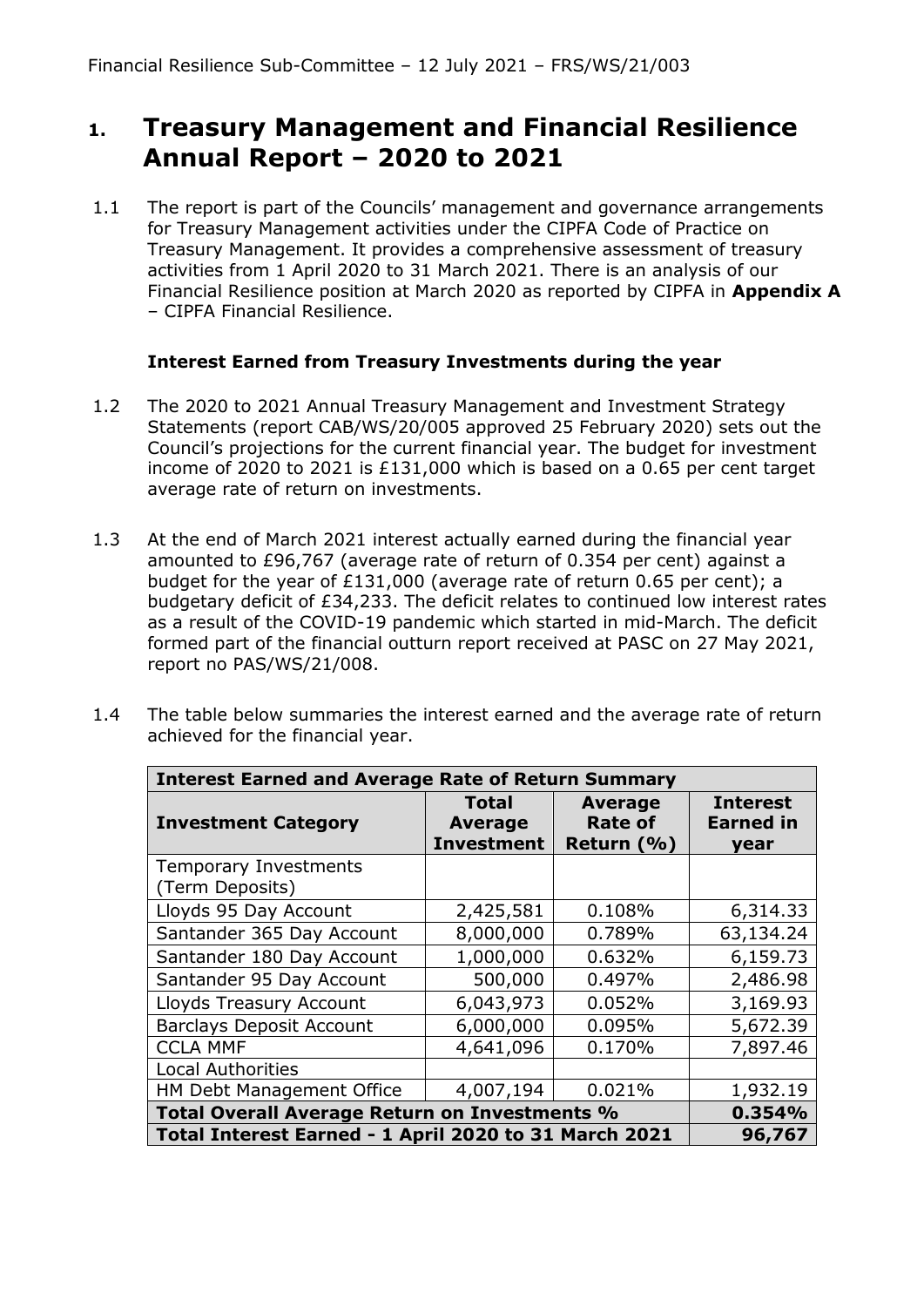1.5 The table below summaries the investment activity (cash investment made and funds returned based on the Councils cash flow requirements/management) during the period 1 April 2020 to 31 March 2021:

| Treasury Management - Investment Activity Summary |                    |  |  |  |
|---------------------------------------------------|--------------------|--|--|--|
|                                                   | 2020 to 2021<br>E) |  |  |  |
| <b>Opening Balance 01 April 2020</b>              | 29,900,000         |  |  |  |
| Investments made during the year (including       | 132,600,000        |  |  |  |
| transfers to business reserve accounts)           |                    |  |  |  |
| <b>Sub Total</b>                                  | 162,500,000        |  |  |  |
| Investments realised during the year (including   | 134,000,000        |  |  |  |
| withdrawals from business reserve accounts)       |                    |  |  |  |
| <b>Closing Balance 31 March 2021</b>              | 28,500,000         |  |  |  |

Please note: The Councils cash balances ended the year greater than forecast as a result of holding advanced business grant and COVID support grant payments.

1.6 The table below lists the investments held as at 31 March 2021

| Investments held as at 31 March 2021       |                                          |                         |                       |                                |  |  |  |
|--------------------------------------------|------------------------------------------|-------------------------|-----------------------|--------------------------------|--|--|--|
| <b>Counterparty</b>                        | <b>Principal</b><br><b>Amount</b><br>(£) | <b>Interest</b><br>Rate | Date<br><b>Loaned</b> | <b>Date</b><br><b>Returned</b> |  |  |  |
|                                            |                                          |                         |                       |                                |  |  |  |
| Lloyds 95 Day Account                      | Nil                                      |                         |                       |                                |  |  |  |
| Santander 365 Day                          | 8,000,000                                | 0.68%                   | 01/04/20              | $365$ day<br><b>Notice</b>     |  |  |  |
| Santander 180 Day                          | Nil                                      |                         |                       |                                |  |  |  |
| Santander 95 Day                           | 500,000                                  | 0.40%                   | 01/04/20              | 95 day<br><b>Notice</b>        |  |  |  |
| Lloyds Treasury<br>Account                 | 10,000,000                               | 0.05%                   | 01/04/20              | On call<br>availability        |  |  |  |
| <b>Barclays Deposit</b><br>Account         | 6,000,000                                | 0.01%                   | 01/04/20              | On call<br>availability        |  |  |  |
| <b>CCLA Money Market</b><br>Fund           | 4,000,000                                | Variable                | 01/04/20              | On call<br>availability        |  |  |  |
|                                            |                                          |                         |                       |                                |  |  |  |
| There were no other fixed term investments |                                          |                         |                       |                                |  |  |  |
| Total                                      | 28,500,000                               |                         |                       |                                |  |  |  |

Please note: The interest rates above are the rates as at 31 March 2021. Actual rates going forward could fluctuate.

1.7 The Council has an earmarked revenue reserve to mitigate against possible adverse fluctuations in the returns received from the council's investments, called the Interest Equalisation Reserve. The balance in this reserve as at 31 March 2021 was £865,473.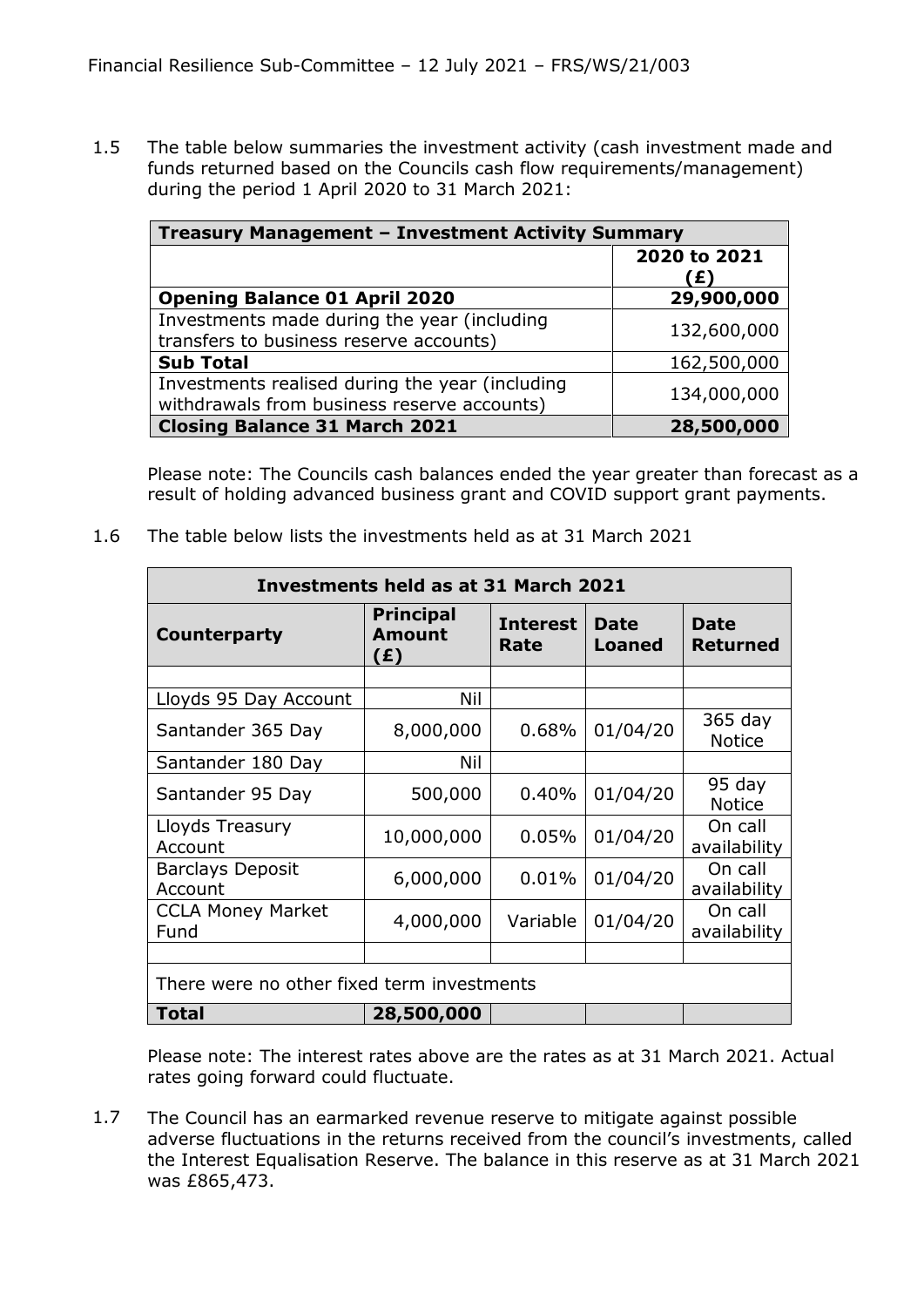#### **2. Borrowing activity during the year**

- 2.1 To facilitate the Councils capital investment plans for its communities such as the Mildenhall Hub, external cash injection through external borrowing had continued to be assumed during 2020 to 2021. As the Council continues to hold significant cash balances, see 1.5 and 1.6 above, the Councils approach during 2020 to 2021, supported by its advisors, was to continue to borrow internally to fund these capital investment plans and to avoid the payment of external interest rates. West Suffolk ended the year on 31 March 2021 with only £4m of external borrowing, which is the same level it held on 31 March 2020.
- 2.2 The table below is a summary of the borrowings and temporary loans as at 31 March 2021.

| <b>Borrowings and Temporary Loans</b> |                                                    |                                             |           |                                    |                  |  |  |
|---------------------------------------|----------------------------------------------------|---------------------------------------------|-----------|------------------------------------|------------------|--|--|
| <b>Lender</b>                         | <b>Balance -</b><br>1 April 2020   Movement<br>(E) | <b>Balance -</b><br>31 March<br>2021<br>(E) | Rate      | <b>Interest   Maturity</b><br>date |                  |  |  |
| Barclays Bank                         | 4,000,000                                          | 0                                           | 4,000,000 | 4.24%                              | 31 March<br>2078 |  |  |

- 2.3 Although the council did not undertake any further external borrowing in the financial year, its underlying need to borrow (Capital Financing Requirement – CFR, the amount the Council has invested in its communities) did increase which led to an increase in the level of internal borrowing the council has, as explained in 2.1 above.
- 2.4 The table below details the change in the councils Capital Financing Requirement (underlying need to borrow) and level of internal borrowing during the year

| <b>Capital Financing Requirement and Internal Borrowing</b>        |                                                |                                          |                                                 |  |  |  |  |
|--------------------------------------------------------------------|------------------------------------------------|------------------------------------------|-------------------------------------------------|--|--|--|--|
|                                                                    | <b>Balance - 1</b><br><b>April 2020</b><br>(E) | <b>In Year</b><br><b>Movement</b><br>(£) | <b>Balance - 31</b><br><b>March 2021</b><br>(E) |  |  |  |  |
| Total CFR                                                          | 40,006,495                                     | 9,398,890                                | 49,405,385                                      |  |  |  |  |
| Less: External Borrowing                                           | (4,000,000)                                    | O                                        | (4,000,000)                                     |  |  |  |  |
| 9,398,890<br>45,405,385<br><b>Internal Borrowing</b><br>36,006,495 |                                                |                                          |                                                 |  |  |  |  |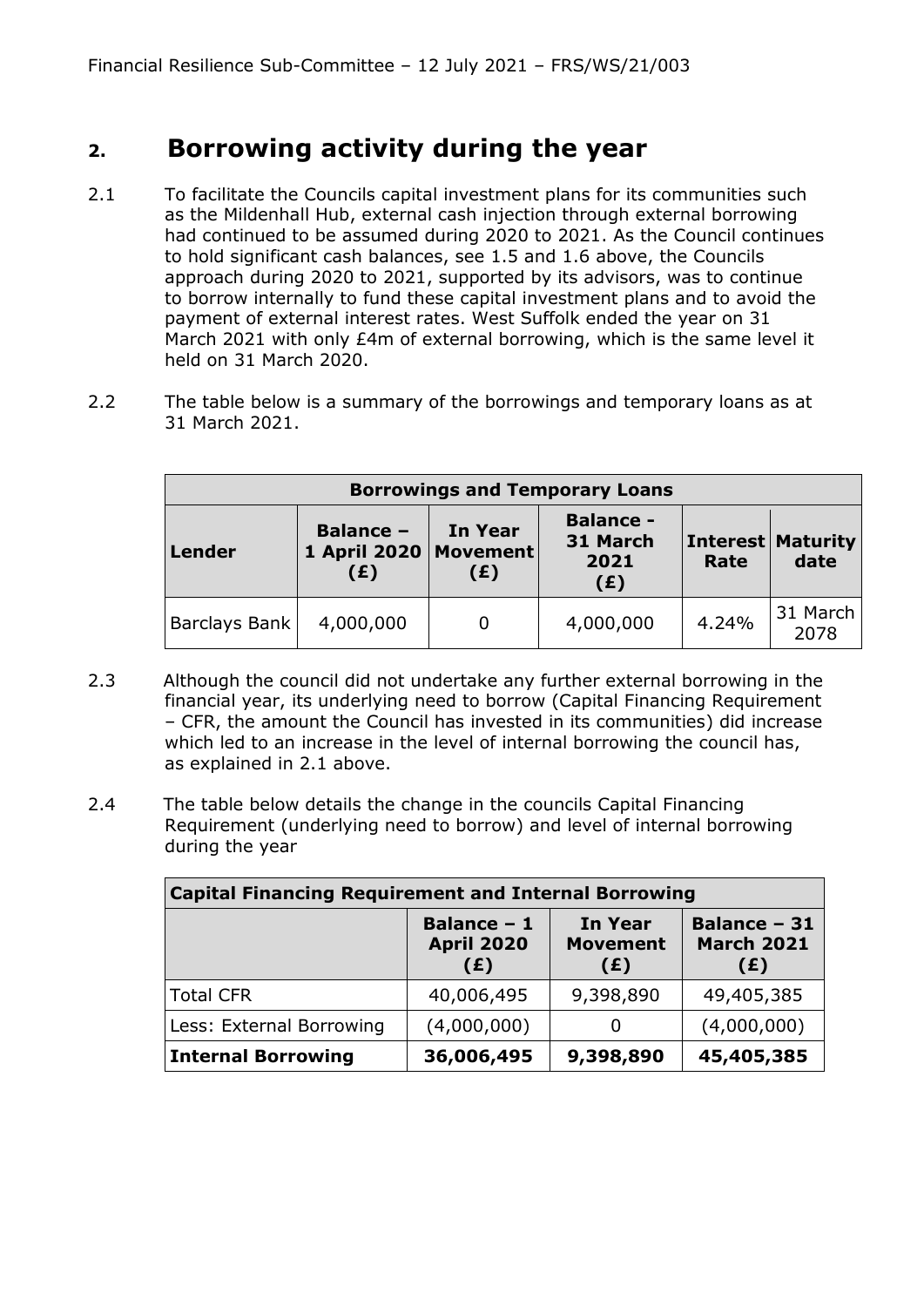#### **3. Borrowing and Capital Costs - Affordability**

- 3.1 The 2020 to 2021 Budget had assumptions on borrowing costs for capital investments included within it. These borrowing costs are a combination of interest payable on external borrowing, and Minimum Revenue Provision (MRP), which is an amount set aside each year to repay that borrowing requirement. The main projects which make up the majority of the Councils borrowing requirement are:
	- Western Way development
	- Mildenhall Hub
	- West Suffolk Operational Hub
	- Investing in our Growth Fund
- 3.2 The business cases for each of these projects considered affordability based on what each project would deliver in terms of income and savings against the borrowing requirement for the project.
- 3.3 Borrowing costs only form part of the Councils revenue budget once the project has been completed, so although there may be a borrowing requirement (Western Way Development as an example), until such time as the project is complete and operational there will be no MRP or interest payable as part of the revenue budget – this is in line with each of the agreed business cases.

| Summary of Capital Borrowing Budget 2020 to 2021       |                                                    |                                                            |                                   |  |  |  |  |  |
|--------------------------------------------------------|----------------------------------------------------|------------------------------------------------------------|-----------------------------------|--|--|--|--|--|
|                                                        |                                                    | <b>Borrowing Costs</b>                                     |                                   |  |  |  |  |  |
| Project - all<br>supported by<br><b>business cases</b> | <b>Borrowing</b><br><b>Requirement</b><br>(Budget) | <b>Minimum</b><br><b>Revenue</b><br><b>Provision (MRP)</b> | <b>Interest</b><br><b>Payable</b> |  |  |  |  |  |
| Investing in our Growth<br>Fund                        | £17,244,872                                        | £763,000                                                   | £406,700                          |  |  |  |  |  |
| Western Way<br>Development                             | £21,560,577                                        | £0                                                         | £0                                |  |  |  |  |  |
| Mildenhall Hub                                         | £18,361,000                                        | £57,000                                                    | £62,000                           |  |  |  |  |  |
| West Suffolk Operational<br>Hub                        | £10,004,564                                        | £289,000                                                   | £317,000                          |  |  |  |  |  |
| Newmarket Leisure Centre                               | £2,675,138                                         | £103,000                                                   | £169,600                          |  |  |  |  |  |
| Toggam Solar Farm                                      | £1,871,381                                         | £107,500                                                   | £202,000                          |  |  |  |  |  |
| 20 High St Haverhill                                   | £1,826,032                                         | £49,300                                                    | £54,200                           |  |  |  |  |  |
| 113 High St Newmarket                                  | £686,635                                           | £24,930                                                    | £19,944                           |  |  |  |  |  |
| Olding Road DHL Depot                                  | £3,657,556                                         | £197,750                                                   | £0                                |  |  |  |  |  |

3.4 The details of these Budgets is laid out below.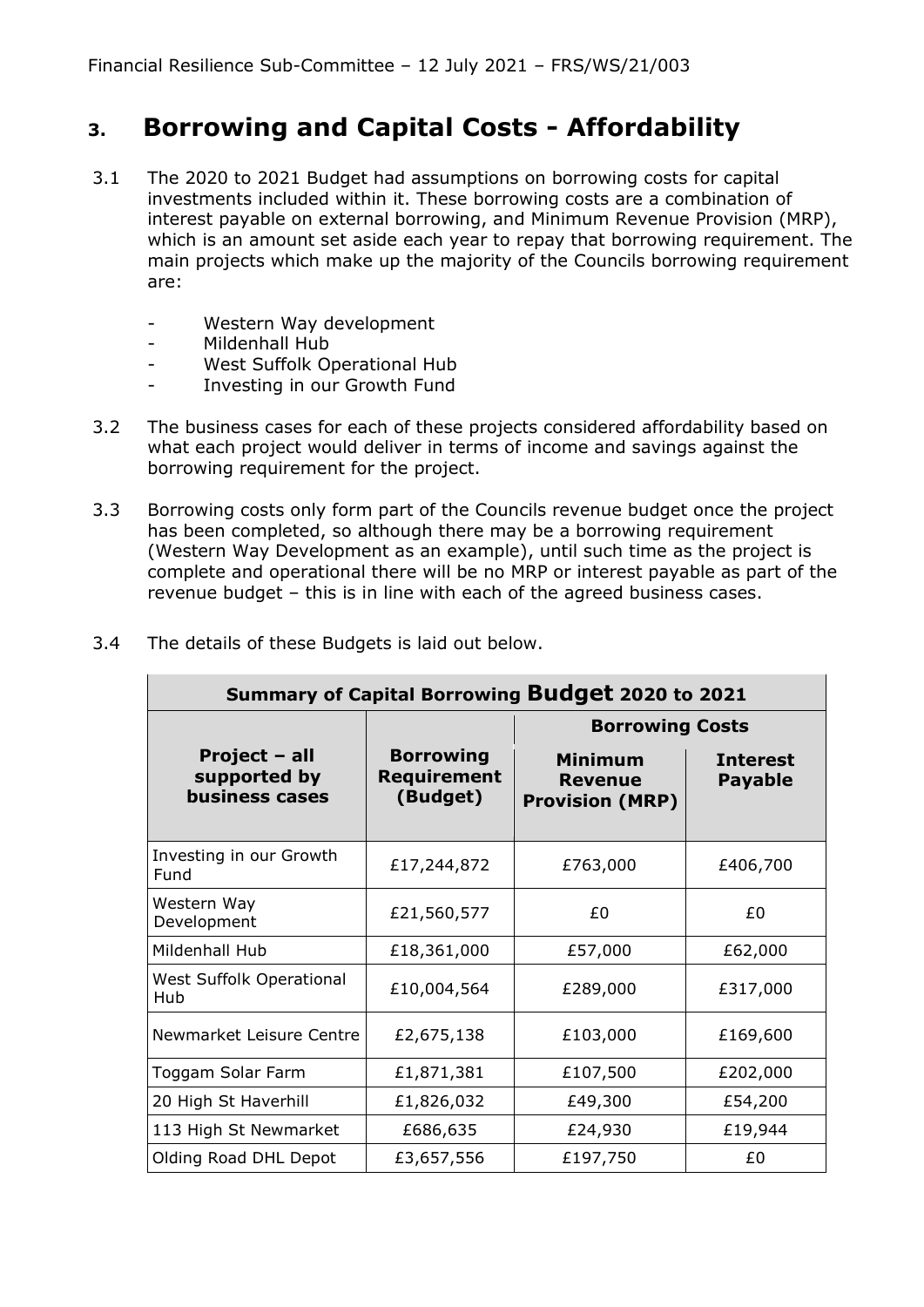| <b>Provincial House</b>                              | £3,607,000  | £92,500    | £101,000   |
|------------------------------------------------------|-------------|------------|------------|
| Vicon House, Western<br>Way                          | £3,400,272  | £46,500    | £105,000   |
| 33-35 High St Haverhill                              | £375,818    | £5,000     | £11,300    |
| 17/18 Cornhill                                       | £2,995,000  | £0         | £0         |
| St Edmunds Guest House                               | £0          | £0         | £0         |
| Loans and other                                      | £6,745,000  | £75,000    | £82,500    |
| Total borrowing and<br>associated servicing<br>costs | £95,010,845 | £1,810,480 | £1,531,244 |
| % of Gross Revenue<br><b>Income Budget *</b>         |             | 3.2%       | 2.7%       |

\* Referred to as Net Revenue Budget in previous reports and capital strategy – title amend to make relationship to West Suffolk gross revenue income budget £56.1 million) clearer.

- 3.5 The affordability of borrowing and capital costs is a key metric in our financial planning and resilience assessments. Current and future financial affordability and resilience to such costs is key when evaluating any new opportunities. As set out in the approved West Suffolk Capital Strategy we are using the per cent of the Gross Revenue Income Budget for both MRP and Interest Payable to assess the Councils affordability position. In other words, how much (in per cent terms) of our gross revenue income budget is committed to servicing our external borrowing requirements.
- 3.6 The position on each of these projects for the full year of 2020 to 2021 is as below

| Summary of Actual Capital Borrowing for 2020 to 2021   |                                     |                                     |                                                 |                                   |  |  |  |
|--------------------------------------------------------|-------------------------------------|-------------------------------------|-------------------------------------------------|-----------------------------------|--|--|--|
| Project - all<br>supported by<br><b>business cases</b> | <b>External</b><br><b>Borrowing</b> | <b>Internal</b><br><b>Borrowing</b> | Minimum<br>Revenue<br><b>Provision</b><br>(MRP) | <b>Interest</b><br><b>Payable</b> |  |  |  |
| Investing in our<br>Growth Fund                        | £0                                  | £0                                  | £0                                              | £0                                |  |  |  |
| Western Way<br>Development                             | £0                                  | £0                                  | £0                                              | £0                                |  |  |  |
| Mildenhall Hub                                         | £0.                                 | £18,003,656                         | £0.                                             | £0.                               |  |  |  |
| West Suffolk<br><b>Operational Hub</b>                 | £0                                  | £9,648,709                          | £121,918                                        | £0                                |  |  |  |
| Newmarket Leisure<br>Centre                            | £4,000,000                          | £0.                                 | £12,278                                         | £169,600                          |  |  |  |
| Toggam Solar Farm                                      | £0.                                 | £1,910,320                          | £68,562                                         | £0                                |  |  |  |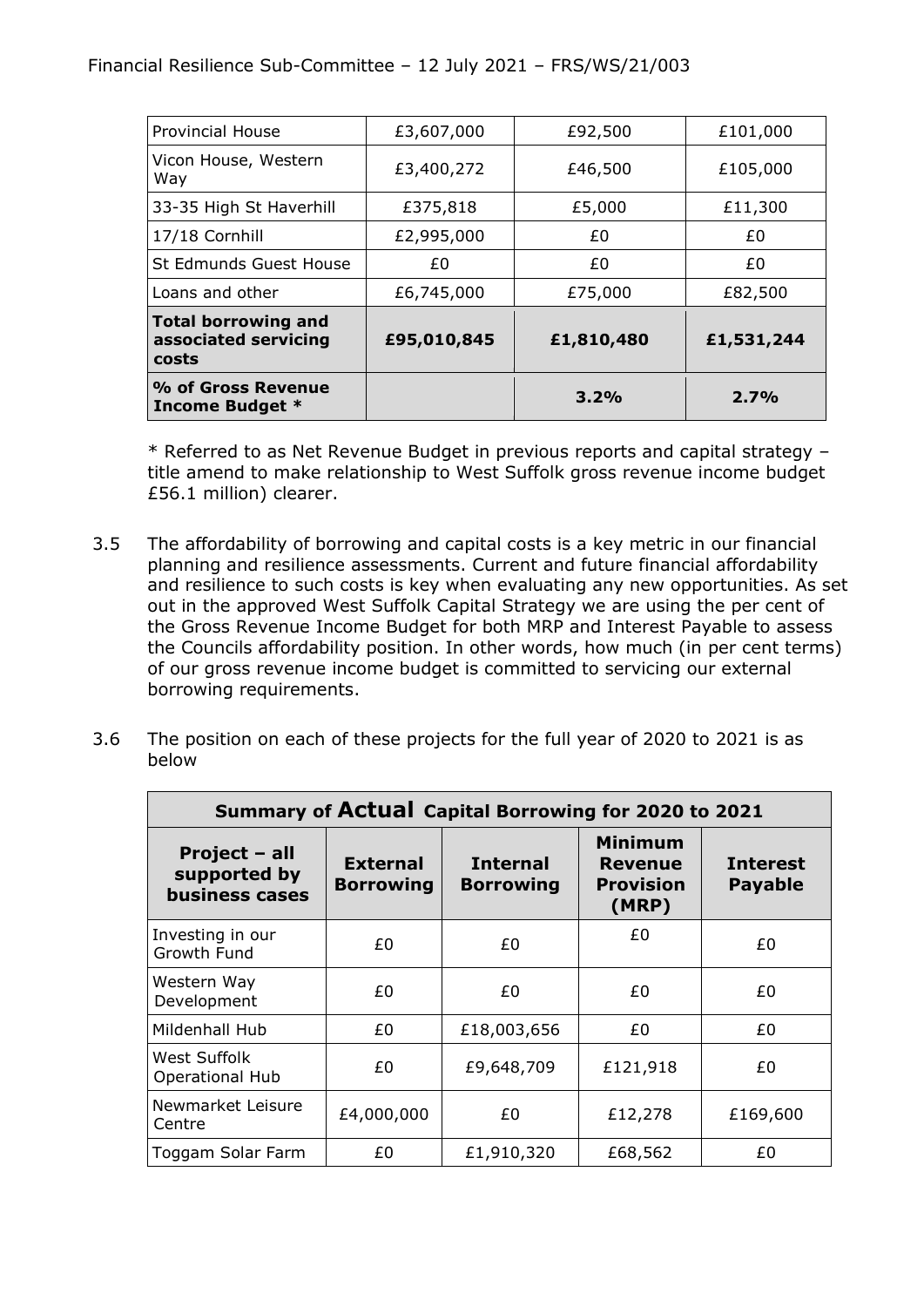| % of Gross<br><b>Revenue Income</b><br>(excl COVID-19<br>Grants)                 |            |                | 0.8%     | 0.1%     |  |
|----------------------------------------------------------------------------------|------------|----------------|----------|----------|--|
| <b>Total Borrowing</b>                                                           |            | £49,405,385    |          | £688,378 |  |
| Newmarket Leisure Centre<br>cumulative MRP reducing internal<br>borrowing amount |            | (E1, 234, 141) |          |          |  |
| Sub total                                                                        | £4,000,000 | £46,639,526    | £518,778 | £169,600 |  |
| Loans and other                                                                  | £0         | £1,344,505     | £3,345   | £0       |  |
| <b>St Edmunds Guest</b><br>House                                                 | £0         | £1,005,213     | £7,534   | £0       |  |
| 17/18 Cornhill                                                                   | £0         | £1,162,597     | £0       | £0       |  |
| 33-35 High Street,<br>Haverhill                                                  | £0         | £375,676       | £5,142   | £0       |  |
| Vicon House,<br>Western Way                                                      | £0         | £3,393,567     | £53,205  | £0       |  |
| <b>Provincial House</b>                                                          | £0         | £3,545,576     | £54,300  | £0       |  |
| Olding Road DHL<br>Depot                                                         | £0         | £3,704,382     | £150,924 | £0       |  |
| 113 High St<br>Newmarket                                                         | £0         | £700,130       | £11,435  | £0       |  |
| 20 High St Haverhill                                                             | £0         | £1,845,195     | £30,137  | £0       |  |

- 3.7 The original forecast position moved due to the following reasons:
	- Use of internal borrowing instead of external borrowing during 2020 to 2021.
	- Reviewing the Western Way development in light of the COVID-19 outbreak, which led to a timing delay in the project programme against what was originally forecast.
	- Underspend against the Investing in our Growth Fund.
- 3.8 The impact of these changes and the approach to internal borrowing resulted in an in year saving of interest payable of £1,361,644 in 2020 to 2021. Where a project was complete and operational, an MRP charge was still made even if no external borrowing was undertaken.
- 3.9 A total of £1,050,570 was transferred to the capital financing reserve during the year, mainly as a result of the savings in interest payable detailed above. This reserve now has a total balance of £2,391,792 to be utilised in future budget periods to accommodate any fluctuations or market movements in external borrowing costs.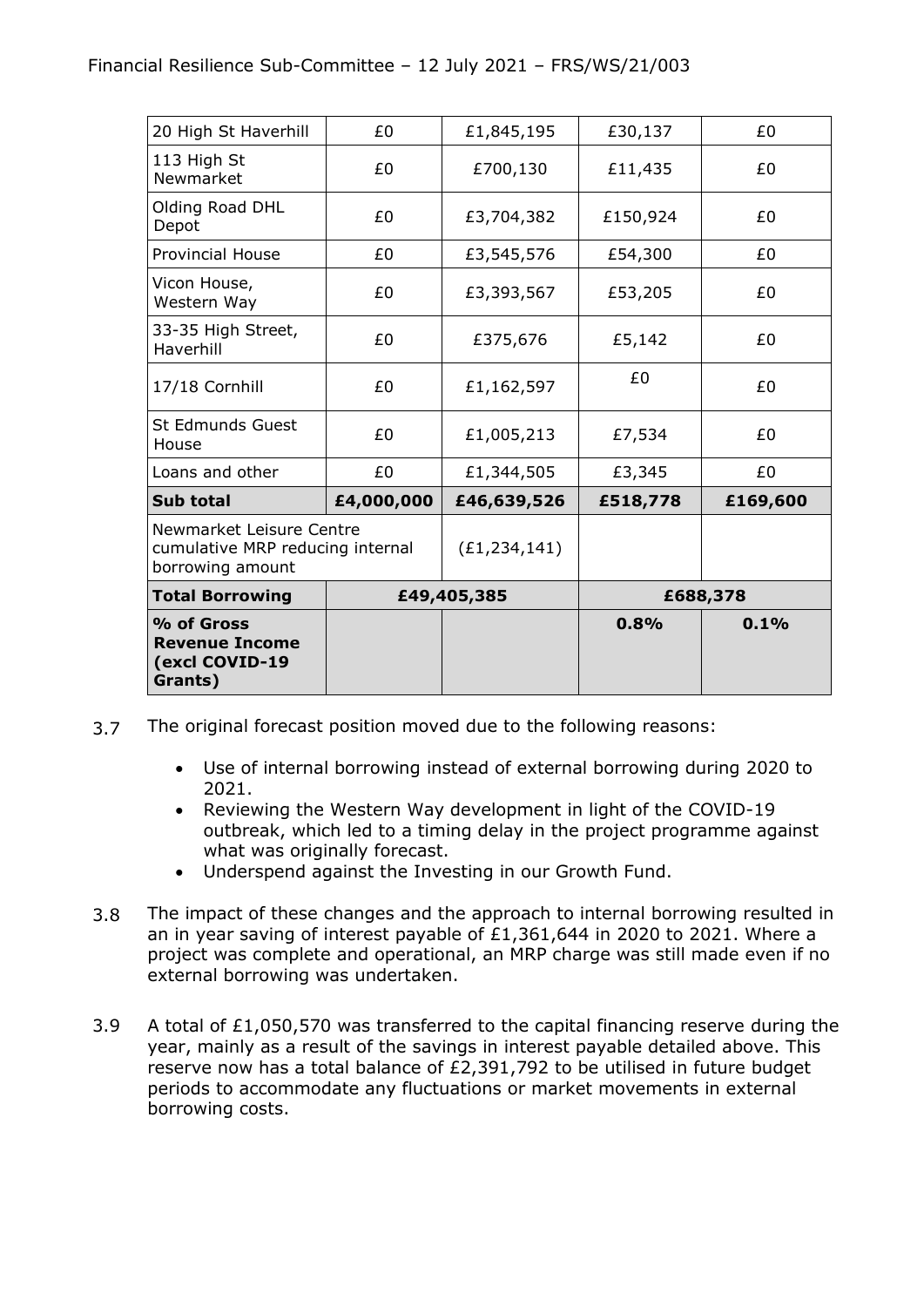3.10 During the financial year there had been no requirement to borrow externally over and above the £4 million Barclays loan. Therefore, the only interest payable for the year was the £169,600 relating to this.

#### **4. Borrowing and Income - Proportionality**

- 4.1 The concept of proportionality, alongside that of affordability, is a key consideration when considering funding projects through borrowing.
- 4.2 The costs and risks associated with that borrowing should be looked at as part of the whole financial position of the council in our financial planning and resilience assessments. Awareness of the scale and relationship with the asset base and revenue delivery is essential to informed decision making.
- 4.3 As at 31 March 2020, the Councils asset base was valued at £248.7 million. As such the budgeted borrowing requirement of £95 million would have represented 38.2 per cent of our long-term asset base. The actual borrowing requirement at the end of the financial year was £49.4 million, which represents 19.9 per cent of our long-term asset base. It is worth noting that the capital projects being undertaken would increase the overall asset base of the council, leading to the borrowing requirement being a smaller percentage of the asset base then detailed above.

#### **5. Borrowing and Asset Yields**

- 5.1 Borrowing, whether internally from available cash balances or externally from other institutions, bears a cost which will affect the yield of investments made with that money. The yield is the return on the investment, whether through additional income of savings, less the borrowing costs associated with the investment, against the value of the investment.
- 5.2 West Suffolk Council makes investment decisions to support its strategic priorities which are not solely focussed on financial return, in line with our agreed Investing in our Growth Agenda Strategy. There are therefore a range of yield returns delivered by these investments that varies from project-to-project dependant on the wider blended socio-economic returns that these projects give.
- 5.3 In order to aid comparison between projects and returns from 'normal' treasury management cash investment (section 2 above), the table below shows the income and net return from the current project portfolio.

| 2020 to 2021<br><b>Budget</b> | <b>Asset</b><br><b>Value</b><br>£m | <b>Borrowing</b><br>£m | <b>Annual</b><br><b>Income</b><br>£m | <b>Net</b><br>Return<br>(Excl.<br><b>Borrowing</b><br>Costs $*$ ) | <b>Net Return</b><br>(Incl.<br><b>Borrowing</b><br>Costs) | Yield<br>$\frac{O}{O}$<br>E/A |
|-------------------------------|------------------------------------|------------------------|--------------------------------------|-------------------------------------------------------------------|-----------------------------------------------------------|-------------------------------|
|                               |                                    | в                      |                                      |                                                                   |                                                           |                               |
| <b>Industrial Units</b>       | £24.2                              | £0.0                   | £2.7                                 | £2.2                                                              | f2.2                                                      | 9.1%                          |